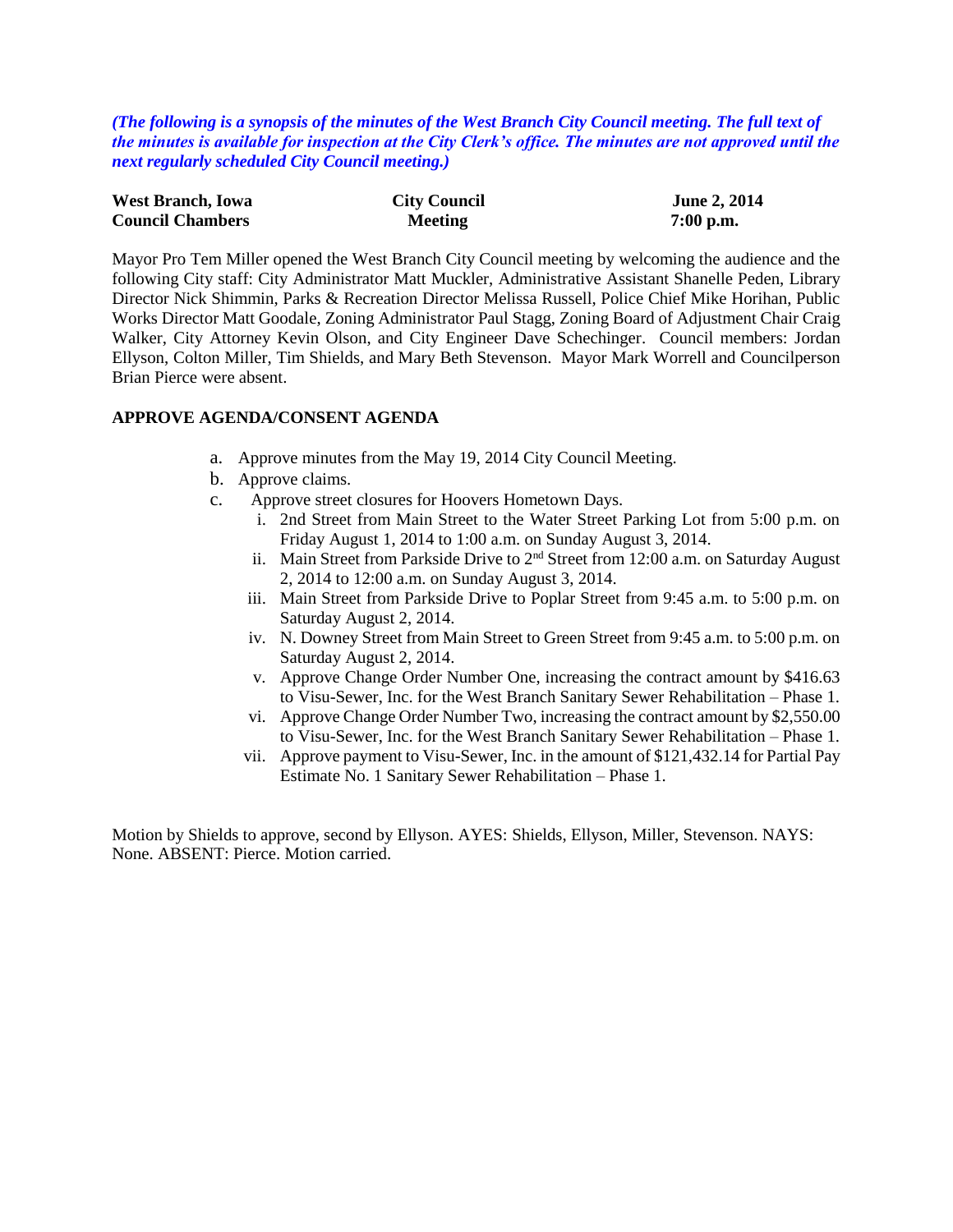| Date 6-2-14 | City of West Branch           |
|-------------|-------------------------------|
|             | <b>Claims Register Report</b> |

| <b>Blue Cross Blue Shield</b>     | Health & Dental Insurance            | 11,113.97 |
|-----------------------------------|--------------------------------------|-----------|
| Dearborn National Insurance       | Life Insurance                       | 56.95     |
| <b>EFTPS</b>                      | <b>Federal Withholdings</b>          | 5,647.83  |
| <b>Iowa Department Of Revenue</b> | Payroll Expense                      | 754.00    |
| <b>Iowa League Of Cities</b>      | Admin - 2014 Small City Workshop Fee | 105.00    |
| <b>IPERS</b>                      | <b>IPERS</b>                         | 7,510.17  |
| Mediacom                          | Cable - Service                      | 40.90     |
| Payroll Expense                   | Payroll Expense - 5-23-14            | 24,654.64 |
| QC Analytical Services LLC        | Water - Training Conference Fee      | 125.00    |
| <b>Treasurer State Of Iowa</b>    | State Withholding Tax                | 2,046.00  |
| WageWorks                         | Flex – HCFSA 2013 & 2014             | 825.55    |
|                                   | <b>Grand Total</b>                   | 52,880.01 |

| <b>Fund Totals</b>               |           |  |  |
|----------------------------------|-----------|--|--|
| General Fund<br>(001             | 22,481.91 |  |  |
| 031 Library                      | 5,130.30  |  |  |
| 112 Trust And Agency             | 11,457.95 |  |  |
| Water Fund<br>600                | 7,041.42  |  |  |
| Sewer Fund<br>610                | 5,942.88  |  |  |
| 950 BC/BS Flexible Benefit       | 825.55    |  |  |
| <b>Grand Total</b>               | 52,880.01 |  |  |
| <b>COMMUNICATIONS/OPEN FORUM</b> |           |  |  |

Shimmin stated that summer programming has begun at the library with incentives offered to both youth and adult programs. Shimmin also stated that a free movie will be shown Saturday evening for anyone interested in attending.

### **PUBLIC HEARING/NON-CONSENT AGENDA**

Mayor Pro Tem Miller-Appointment of Joshua Meade as a West Branch Police Department Reserve Officer Horihan introduced Joshua Meade. Horihan noted that Meade will complete and pay for his own training. Horihan added that Meade received an honorable discharge from the United States Marines, and that Meade will be present during Hoover's Hometown Days. Shields asked where Meade was originally from, in which Meade responded, Atalissa.

Motion by Ellyson to approve Joshua Meade as a Reserve Officer I, second by Shields. AYES: Ellyson, Shields, Miller, Stevenson. NAYS: None. ABSENT: Pierce. Motion carried.

Approve Class C Liquor License with Living Quarters, Outdoor Service and Sundays Sales Permits for Pamella Miller, DBA: Greenview Cocktail Club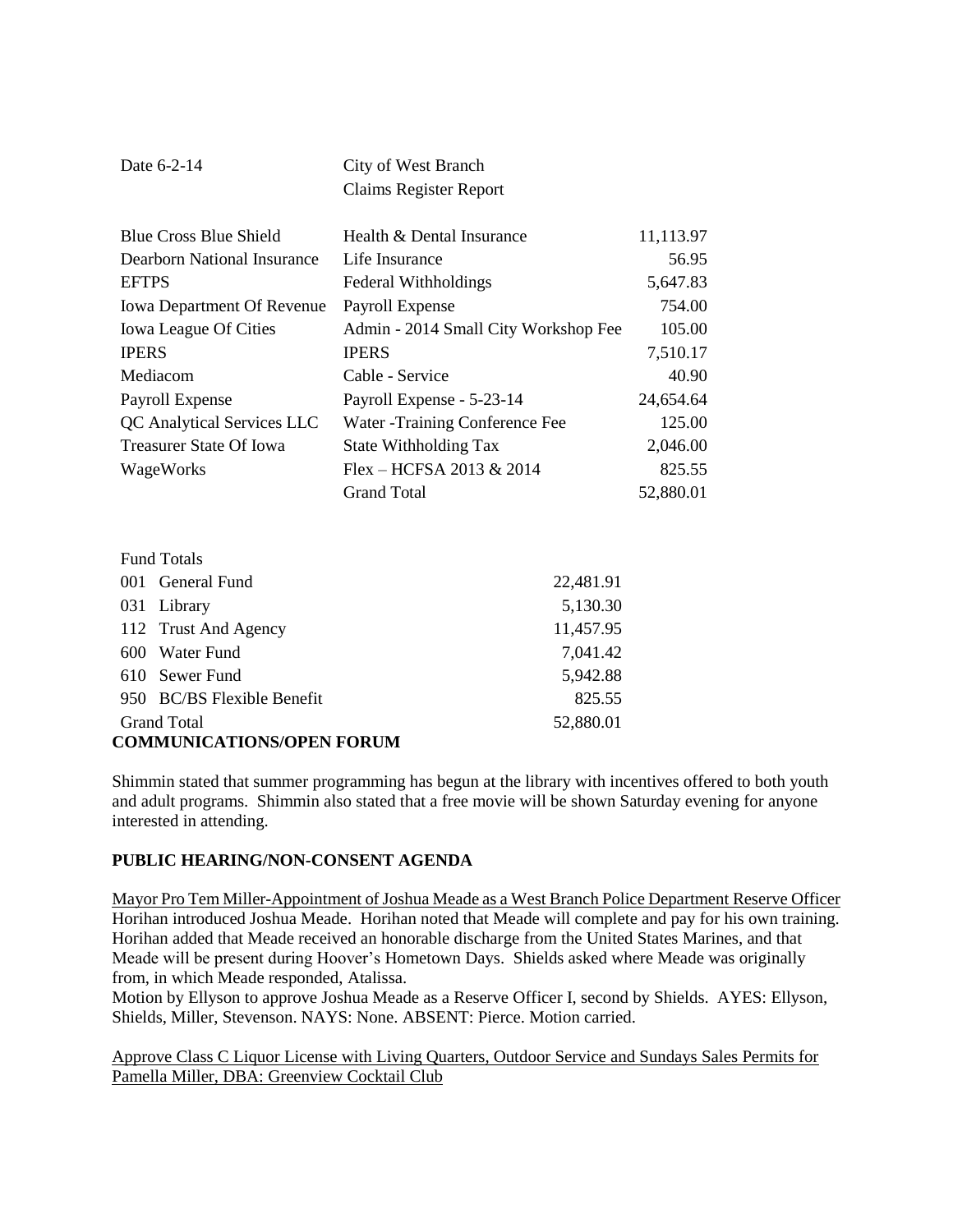Shields asked if this was a change in ownership versus the previous owner. Olson responded that this is a new owner, and she has met the requirements set forth per licensing. Miller asked Horihan if he was comfortable with the new ownership, in which Horihan replied that he was.

Motion by Stevenson to approve Class C Liquor License for Greenview Cocktail Club, second by Shields. AYES: Stevenson, Shields, Ellyson, Miller. NAYS: None. ABSENT: Pierce. Motion carried.

#### First Reading of Ordinance 724, amending Title Chapter 69 "Parking Regulations."

Ellyson asked Horihan if the proposed change is significant. Horihan noted that this ordinance will help ensure better visibility. Shields asked what type of enforcement would take place. Muckler noted there would be signage for area, and that enforcement is at the discretion of the police department. Horihan indicated that he understands it may take around thirty days for drivers to adhere to the no parking. Stevenson asked that letters be sent to residents at the time of the third reading of the ordinance. Motion by Stevenson to approve Ordinance 724, second by Ellyson. AYES: Stevenson, Ellyson, Miller, Pierce. NAYS: None. ABSENT: Pierce. Motion carried.

# Public Hearing on proposed amendment to Section 165.26 of the West Branch Zoning Ordinance

Miller opened the public hearing at 7:17 p.m. Sally Peck, 223 N Downey Street, stated that by allowing a special exception clause, it could bring a different character to a neighborhood. Peck also stated that by allowing the Board of Adjustment discretion in policy, it could lead to spot zoning. Peck concluded her statements by saying that the City could be subject to possible litigation due to lack of standards. Zoning Board of Adjustment Chair Craig Walker, 244 Pedersen Street, spoke in favor of amending Section 165.26, noting that the amendment helps provide language for the Board of Adjustment to consider requests not noted in the Code which do meet key criteria. Walker also emphasized that this amendment is added responsibility for the Board of Adjustment. Kate Cox, a local attorney who felt that she is the individual who initiated this process, indicated that her purpose is to operate a law practice where a majority of the work involved would not include vehicle traffic. With no further comments, Miller closed the public hearing at 7:29 p.m.

#### First Reading of Ordinance 725, amending Chapter 165 "Zoning Regulations."

Stevenson acknowledged Peck's comments, saying she understands the future impact this could have on a neighborhood. Stevenson asked if language could be added to designate a specific number of employees allowed. Ellyson asked if the special exception could be evaluated by the City and if business grade levels can be developed. Olson noted that language created could not cover everything, but additional language could be incorporated. Shields echoed that statement, and felt it is important to trust the Board of Adjustment's decisions. Miller thought the language in the current ordinance was too general and felt it may be detrimental to a decision made by the Board of Adjustment. Stevenson asked if language could be added to include number of employees, signage, parking, and client traffic. Miller and Ellyson both noted that property owners still have to follow City ordinances, regardless of what occurs. Miller asked if a special exception would cause a change to the taxes derived from a property. Olson confirmed that the county assessor would have discretion as to how taxes are assessed and that properties are taxed by their use, not their zoning designation.

Motion by Ellyson to postpone Ordinance 725 to the June 23, 2014 Council meeting, second by Stevenson. AYES: Ellyson, Stevenson, Miller, Shields. NAYS: None. ABSENT: Pierce. Motion postponed.

Public Hearing on the proposed Amended and Restated West Branch Urban Renewal Plan Miller opened the public hearing at 7:44 p.m. With no comments from the public, Miller closed the public hearing at 7:45 p.m.

Resolution 1198, approving and adopting an Amended and Restated Urban Renewal Plan for the West Branch Urban Renewal Area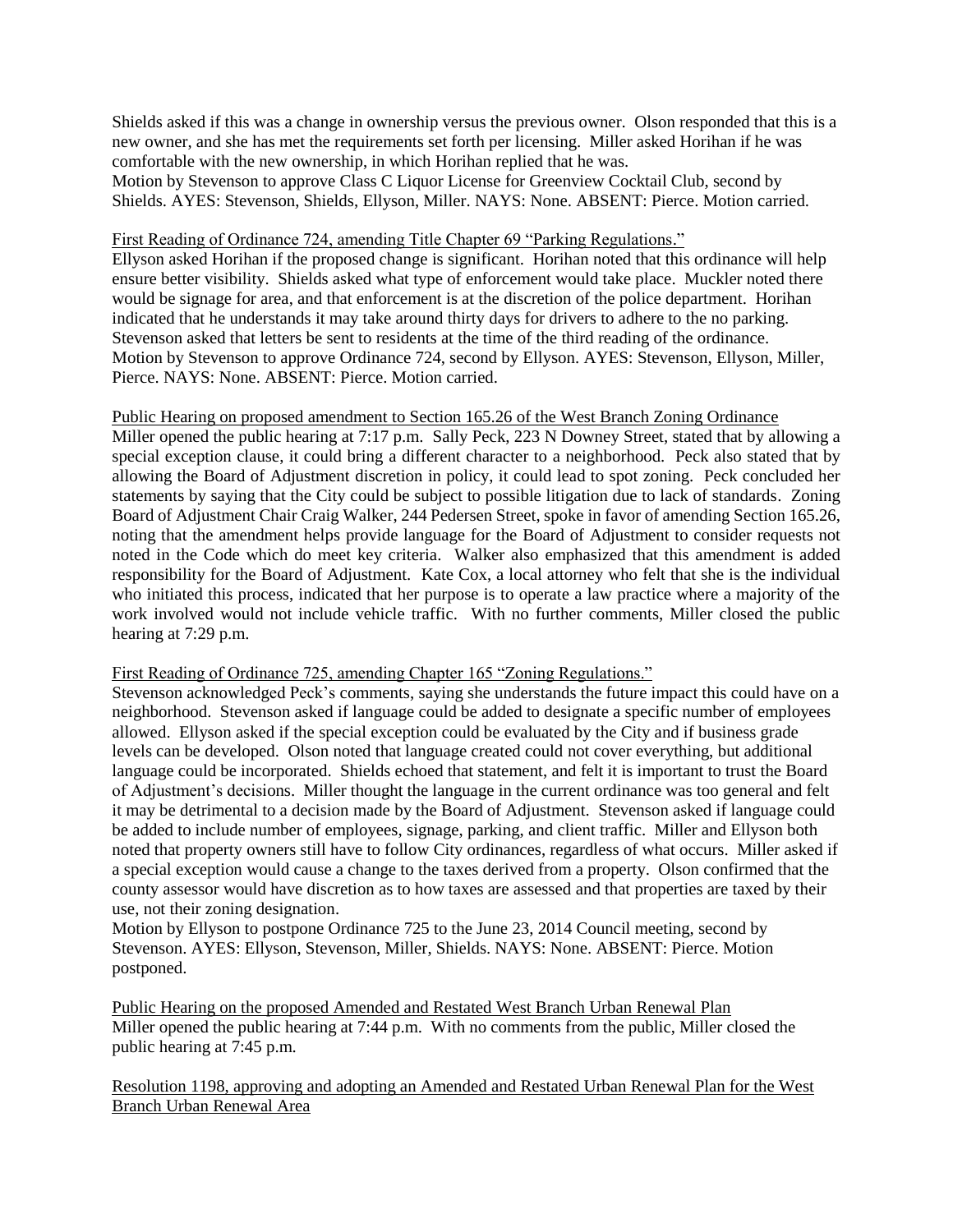Motion by Ellyson to approve Resolution 1198, second by Shields. AYES: Ellyson, Shields, Miller, Stevenson. NAYS: None. ABSENT: Pierce. Motion carried.

Resolution 1204, hiring Kassie Bailey as a Park & Rec Department Part-Time Seasonal Employee for the City of West Branch, Iowa and setting the salary for the position of the fiscal year 2013-2014 Russell introduced Bailey to the public, noting that she has a degree in Elementary Education, and has substitute-taught at both West Branch and Solon Community School Districts. Motion by Stevenson to approve Resolution 1204, second by Shields. AYES: Stevenson, Shields, Miller, Ellyson. NAYS: None. ABSENT: Pierce. Motion carried.

Resolution 1205, approving an agreement with FEH Associates Inc. in the amount of \$11,800 for prefunding schematic design services for the West Branch Community Center Building Plan Project Muckler noted that letters were sent to three firms with previous experience on these types of projects. Shields asked how many projects FEH Architects has completed. Muckler responded that FEH had previously worked on several similar projects and was the lowest cost presented. Shields asked if this was the same firm that was present during the April 24, 2014 charrette and Muckler confirmed that they were. Stevenson noted that she was impressed with the FEH designs on prior projects. Miller asked about the project schedule presented by FEH. Muckler responded that the Parks & Rec Steering Committee recommendations are to focus on phase one, yet also show voters the future direction and phases. Muckler noted that HBK would be presenting at the Strategic Park Plan findings at the June 23, 2014 Council meeting.

Motion by Stevenson to approve Resolution 1205, second by Shields. AYES: Stevenson, Shields, Ellyson, Miller. NAYS: None. ABSENT: Pierce. Motion carried.

### **CITY STAFF REPORTS**

Main Street Executive Director Mackenzie Krob – Music on the Green Concert Series Krob was not present, however, Muckler noted that the series takes place in the Village Green on Thursdays in June at 7:00 p.m. Muckler added the first concert begins this Thursday.

Deputy City Clerk Dawn Brandt – International Institute of Municipal Clerks Annual Conference Muckler noted that Brandt was unable to attend, and that she would have the information available at the June 23, 2014 meeting.

### Administrative Assistant Shanelle Peden – Iowa League of Cities Annual Conference Registration and Reservations

Peden noted that the annual league conference would be taking place in Council Bluffs, Iowa on September 24-26, 2014, and that registration has opened. Peden asked that interested Mayor and Council contact her by June 6, letting her know who would be attending in order to ensure conference and hotel reservations. Muckler added that the annual league conference is the final in the five-part Municipal Leadership Academy series that began back in January. Stevenson noted that many elected officials also have full time jobs, which could conflict with attendance.

Park & Rec Director Melissa Russell – Summer Calendar

Russell noted that the parks & rec calendar is now available on the group's website. Russell noted it includes activities throughout the City, not just City activities. Russell added that this will help reduce call volume and provide a central location for information. Shields asked if this same information could be placed in the local newspaper.

City Engineer Dave Schechinger – West Main Street Traffic Study Update